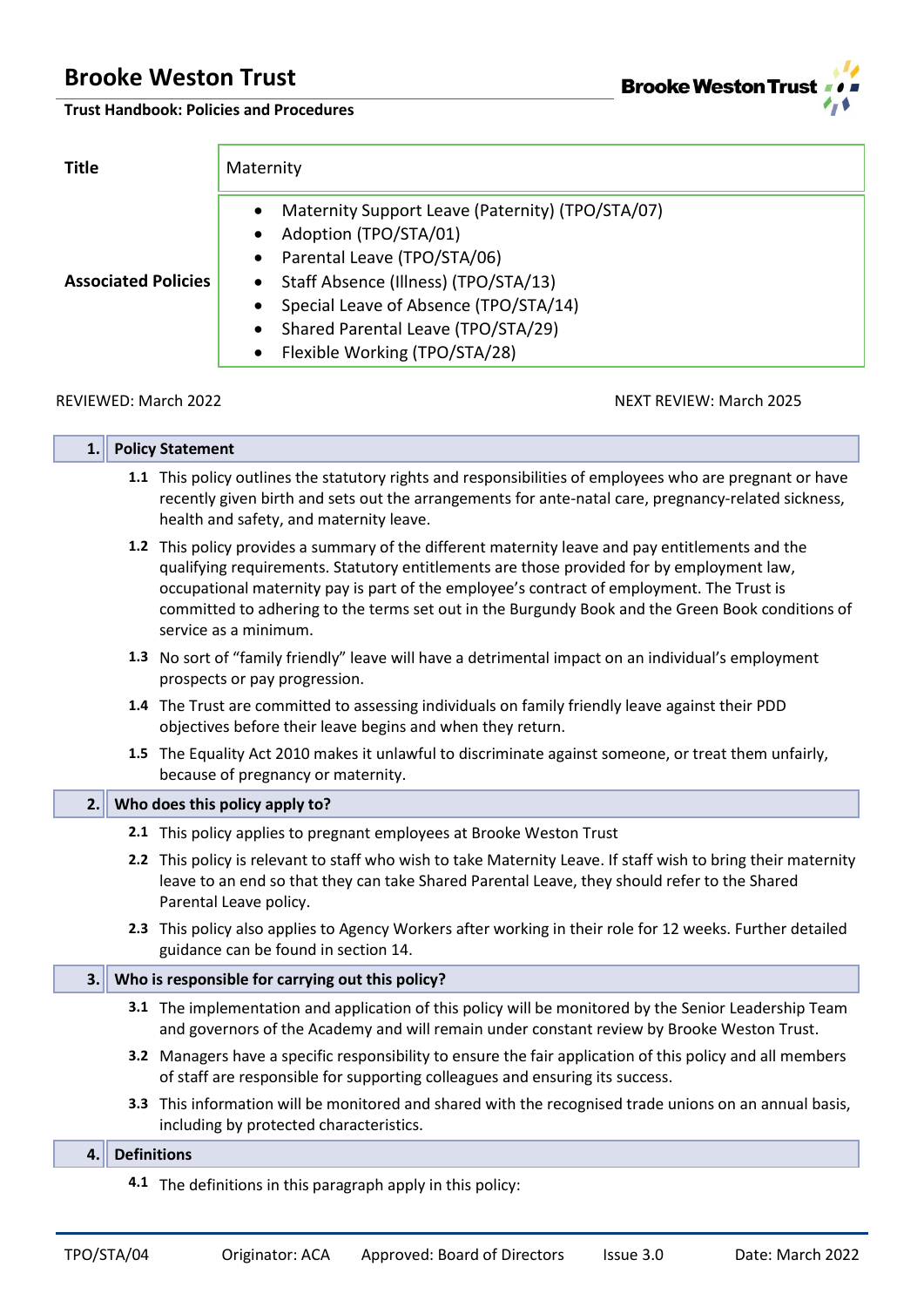

**Trust Handbook: Policies and Procedures**

- **Expected Week of Childbirth**: the week, starting on a Sunday, in which your doctor or midwife expects the employee to give birth
- **Qualifying Week**: the fifteenth week before the Expected Week of Childbirth
- **Statutory Maternity Pay (SMP):** the legal minimum amount an employer must pay.

#### **5. Notification**

- **5.1** The employee should inform us as soon as reasonably practicable that they are pregnant so that the Academy can help support them with any Health and Safety Considerations. (see paragraph 8, Health and safety).
- **5.2** Before the end of the Qualifying Week, or as soon as reasonably practical afterwards, the employee must tell us:
	- That they are pregnant
	- The Expected Week of Childbirth; and
	- The date on which the employee would like to start their maternity leave (**Intended Start Date**) (see paragraph 10, Starting maternity leave)
- **5.3** The employee must provide a certificate from a doctor or midwife (usually on a MAT B1 form) confirming their Expected Week of Childbirth.
- **5.4** The form in Appendix B should be completed and returned to the Line Manager

#### **6. Time off for antenatal care**

- **6.1** If the employee is pregnant, they may take reasonable paid time off during working hours for antenatal care. This may include any relaxation or parenting classes that the employee's doctor, midwife or health visitor has advised the employee to attend. The employee should try to give the Academy/Trust as much notice as possible of the appointment.
- **6.2** Antenatal care is not restricted to medical examinations. It can include relaxation and parent craft classes, provided that these are recommended by a registered medical practitioner, midwife or health visitor.
- **6.3** We may ask the employee to provide the following, unless it is the first appointment:
	- A certificate from the doctor, midwife or health visitor stating that the employee is pregnant; and
	- An appointment card
- **6.4** Where the partner of the pregnant employee is also an employee of Brooke Weston Trust, provision will be made, where practicable, to allow them to attend appointments with their partners. More information on this entitlement can be found in the 'Maternity Support Leave' Policy.

#### **7. Sickness**

- **7.1** Periods of pregnancy-related sickness absence shall be paid in accordance with the employee's contract of employment, in the same manner as any other sickness absence. Any payment of sick pay in excess of this as a result of pregnancy-related sickness shall be at our discretion.
- **7.2** Periods of pregnancy-related sickness absence from the start of the employee's pregnancy until the end of their maternity leave will be recorded separately from other sickness records and will be disregarded in any future employment-related decisions.
- **7.3** If the employee is absent for a pregnancy-related reason during the four weeks before their Expected Week of Childbirth, their maternity leave will start automatically, unless this is for a short 1–2-day period.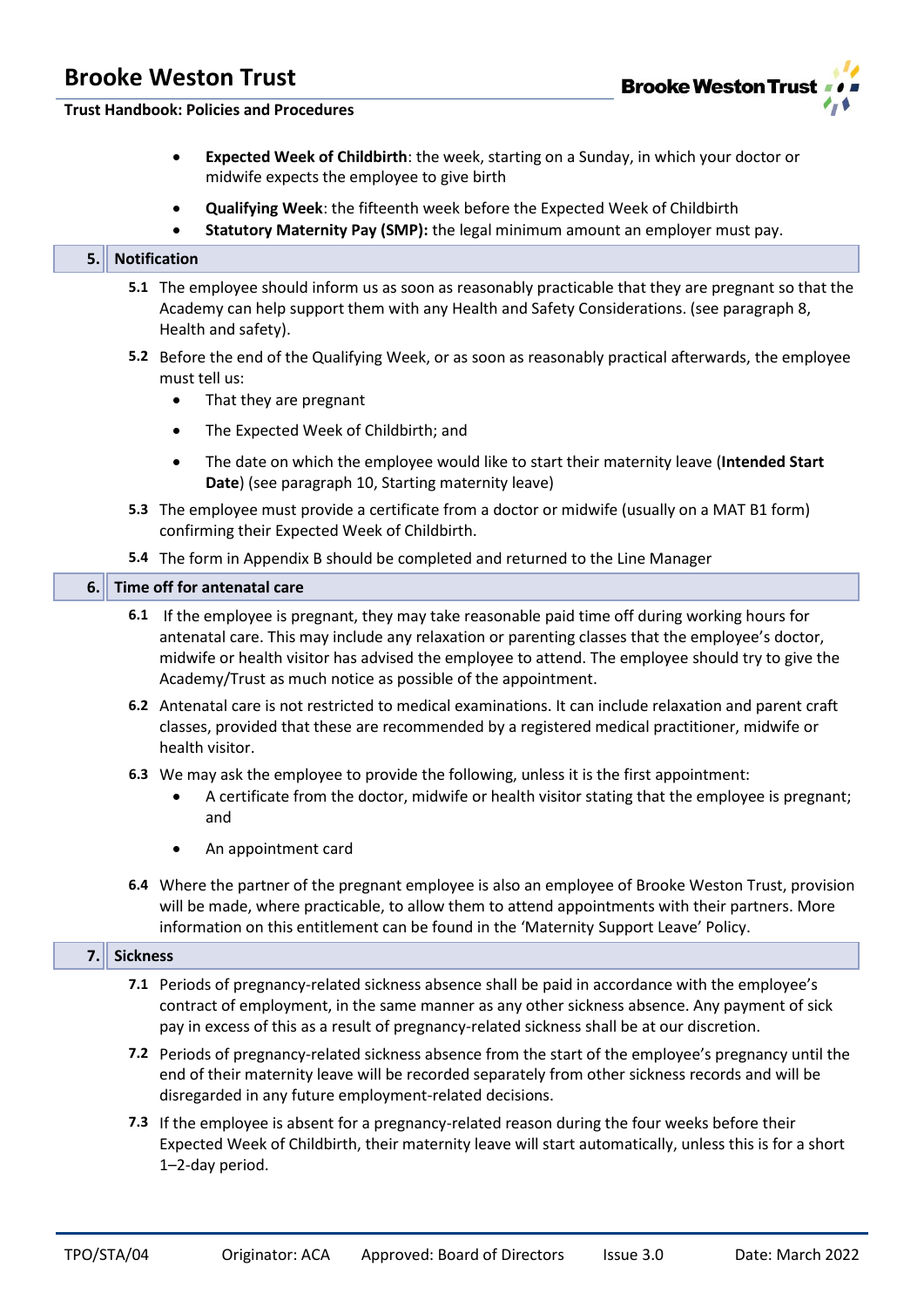

#### **Trust Handbook: Policies and Procedures**

### **8. Health and Safety**

- **8.1** We have a general duty to take care of the health and safety of all employees. We are also required to carry out an individual risk assessment for pregnant staff and those who have given birth within the last six months, to assess the workplace risks
- **8.2** Following a discussion with and agreement from the employee, we will provide the employee with information as to any specific risks identified in the risk assessment, and any preventive and protective measures that have been or will be taken (Appendix C). If we consider that, as a new or expectant mother, the employee would be exposed to health hazards in carrying out their normal work we will take such steps as are necessary (for as long as they are necessary) to avoid those risks. This may involve:
	- Changing the employee's working conditions or hours of work, not to the detriment of the employee's remuneration;
	- Offering the employee suitable alternative work on terms and conditions that are the same or not substantially less favourable; or
	- Suspending the employee from duties, which will be on full pay unless the employee has unreasonably refused suitable alternative work.
- **8.3** If in the early months of pregnancy, a teacher is advised by an approved medical practitioner to absent herself from school because of the risk of rubella, they shall be granted leave with full pay, provided that they do not unreasonably refuse to serve in another school where there is no such undue risk.

#### **9. Entitlement to maternity leave**

**9.1** All employees are entitled to up to 52 weeks' maternity leave

### **10. Starting maternity leave**

- **10.1** The earliest date the employee can start maternity leave is 11 weeks before the Expected Week of Childbirth (unless the employee's child is born prematurely before that date).
- **10.2** The employee must notify us of their Intended Start Date. We will then write to the employee within 28 days to inform them of the date we will expect the employee to return to work if they take their full entitlement to maternity leave (**Expected Return Date**).
- **10.3** The employee can postpone their Intended Start Date by informing us in writing at least 21 days before the original Intended Start Date, or if that is not possible, as soon as reasonably practicable. Any such requests will be treated favourably.
- **10.4** The employee can bring forward the Intended Start Date by informing us at least 21 days before the new start date, or if that is not possible, as soon as reasonably practicable. Any such requests will be treated favourably.
- **10.5** Maternity leave shall start on the earliest date of the following:
	- The employee's Intended Start Date (if notified to us in accordance with this policy); or
	- The day after any day on which the employee is absent for a pregnancy-related reason during the four weeks before the Expected Week of Childbirth (expect where this is for a 1–2-day period); or
	- The day after the employee gives birth
- **10.6** If the employee is absent for a pregnancy-related reason during the four weeks before the Expected Week of Childbirth, the employee must let us know as soon as possible. Please see section 7 for further details on this and how this may trigger the start of maternity leave.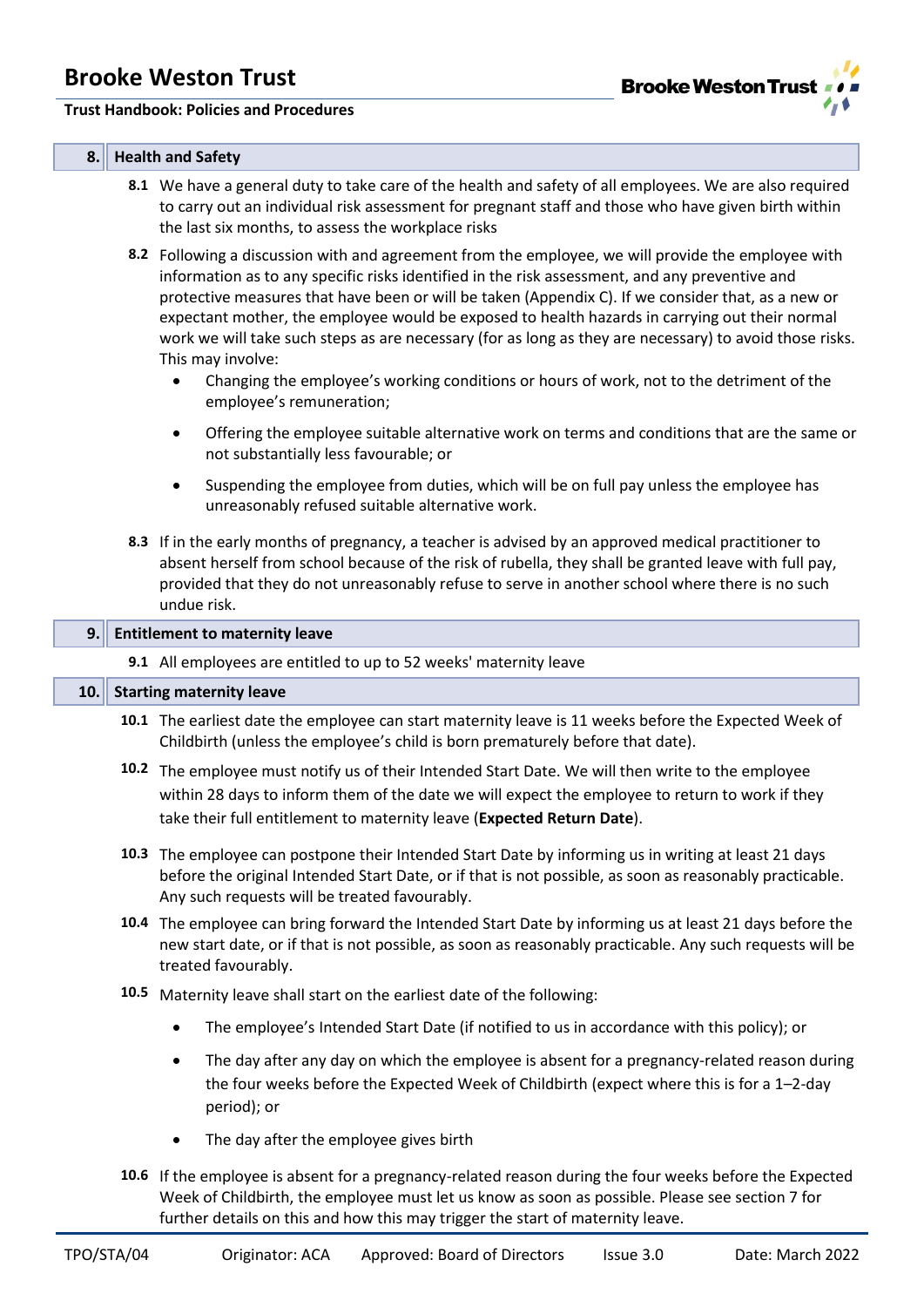### **Trust Handbook: Policies and Procedures**

- **10.7** If the employee gives birth before their maternity leave was due to start, the employee must let us know the date of the birth as soon as possible. Their maternity leave will start automatically on the day after the birth of the baby.
- **10.8** The law prohibits an employee from working during the two weeks following childbirth.
- **10.9** Shortly before the employee's maternity leave starts, we will discuss with the employee the arrangements for covering their work and the opportunities for the employee to remain in contact, should they wish to do so, during their leave. In addition to updates on vacancies, promotion opportunities, redundancy/reorganisation etc. it can also be agreed what other things the employee would like to hear about, for example, staff bulletins or information about staff social events. It should also be agreed how the parties would like to remain in contact, for example by email, phone, or KIT days and how often they would like the contact to be.
- **10.10** More information on 'Keeping in Touch' (KIT) days can be found in paragraph 16, which will be paid at normal pay.
- **10.11** During maternity leave, an employer may make reasonable contact with an employee, and in the same way, an employee may make contact with their employer.

#### **11. Maternity Pay**

- **11.1** A summary of the entitlements and obligations to maternity leave and pay for staff is set out in the table in Appendix A.
- **11.2 Entitlement to Maternity Leave and Pay for all Categories of Staff, with Less than 26 weeks Service as at the 15th week before the EWC**
	- **11.2.1** All employees are entitled to take up to 52 weeks maternity leave from day one of employment.
	- **11.2.2** There is a requirement to give the employer at least 21 days' notice of the date on which the leave will begin. If the employee wishes to resign their employment the normal contractual notice period applies, however schools may apply their discretion in these areas.
	- **11.2.3** The employee is not required to give notice of their intention to return to work following maternity leave unless they return before the end of the 52 week period, in which case they must give 4 weeks' notice of their intention to return, however schools may apply their discretion.

Employees with less than 26 weeks Service as at the 15th week before the EWC can apply to the Benefits Agency for Statutory Maternity Allowance - [Maternity Allowance: Overview -](https://www.gov.uk/maternity-allowance) [GOV.UK \(www.gov.uk\)](https://www.gov.uk/maternity-allowance)

### **11.3 Entitlement to Maternity Leave and Pay for all Categories of Staff with More than Twenty-six weeks Service as at the 15th week before the EWC but less than 1 Years' Service as at the 11th week before the EWC**

- **11.3.1** In addition to the maternity entitlement for employees set out above, for those with more than twenty-six weeks service as at 15 weeks before the EWC there is a possible entitlement to be paid Statutory Maternity Pay (SMP), depending on the employee meeting certain conditions.
- **11.4 Entitlement to Maternity Leave and Pay for all Categories of Staff with More than One Year's Service as at the 11th week before the EWC**
	- **11.4.1** For those employees with more than one year's service as at the 11th week before the EWC, in addition to the above maternity leave and pay entitlements there is an entitlement to receive contractual maternity pay.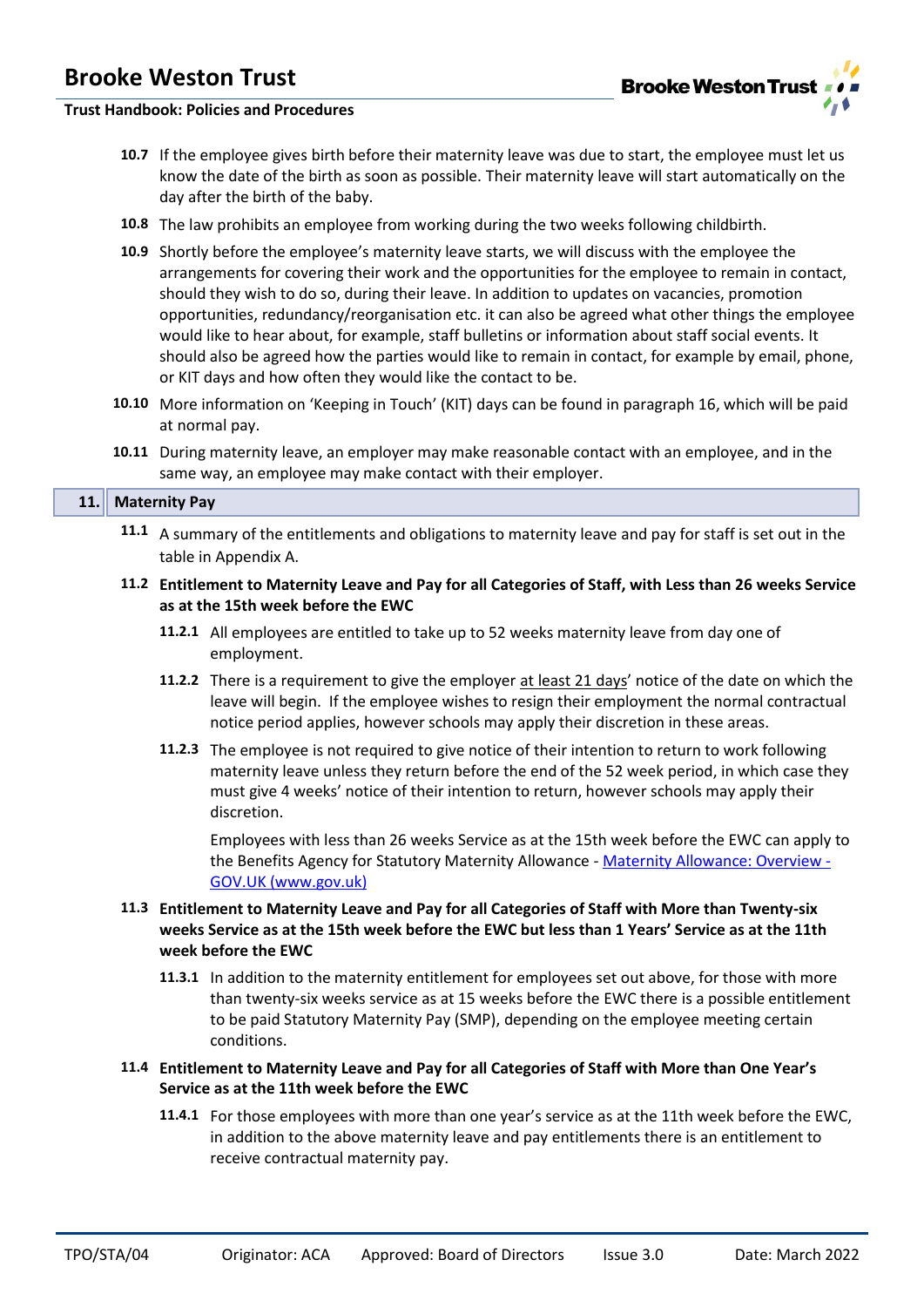### **Trust Handbook: Policies and Procedures**

- **11.4.2** A summary of the entitlements and obligations to maternity leave and pay for all categories of staff with more than one year's service as at the 11th week before the EWC is set out in Appendix A.
- **11.5** Statutory maternity pay (SMP) is payable for up to 39 weeks. SMP will stop being payable if the employee returns to work (except where the employee is simply keeping in touch). The employee is entitled to SMP if:
	- They have been continuously employed for at least 26 weeks at the end of the Qualifying Week and are still employed by us during that week;
	- Their average weekly earnings during the eight weeks ending with the Qualifying Week (the Relevant Period) are not less than th[e lower earnings limit set by the Government;](https://www.gov.uk/maternity-pay-leave/eligibility)
	- The employee provides us with a doctor's or midwife's certificate (MAT B1 form) stating their Expected Week of Childbirth
	- The employee gives at least 21 days' notice (or, if that is not possible, as much notice as they can) of their intention to take maternity leave; and

**11.6** SMP is calculated as follows:

- First six weeks: SMP is paid at the **Earnings-Related Rate** of 90% of the employee's average weekly earnings calculated over the Relevant Period;
- Remaining 33 weeks: SMP is paid at the **[Prescribed Rate](https://www.gov.uk/maternity-pay-leave/pay)** which is set by the Government for the relevant tax year, or the Earnings-Related Rate if this is lower.
- **11.7** SMP accrues from the day on which the employee commences their maternity leave and thereafter at the end of each complete week of absence. SMP payments shall be made on the next normal payroll date and income tax, National Insurance and pension contributions shall be deducted as appropriate.
- **11.8** The employee shall still be eligible for SMP if they leave employment for any reason after the start of the Qualifying Week (for example, if the employee resigns or is made redundant). In such cases, if the employee's maternity leave has not already begun, SMP shall start to accrue in whichever is the later of:
	- The week following the week in which employment ends; or
	- The eleventh week before the Expected Week of Childbirth
- **11.9** If the employee becomes eligible for a pay rise before the end of their maternity leave, the employee will be treated for SMP purposes as if the pay rise had applied throughout the Relevant Period. This means that the employee's SMP will be recalculated and increased retrospectively, or that the employee may qualify for SMP if they did not previously qualify. We shall pay the employee a lump sum to make up the difference between any SMP already paid and the amount payable by virtue of the pay rise. Any future SMP payments at the Earnings-Related Rate (if any) will also be increased as necessary.
- **11.10** If the employee does not qualify for Statutory Maternity Pay then the employee will usually be entitled to Maternity Allowance. The employee can claim Maternity Allowance as soon as they have been pregnant for 26 weeks and payments can start 11 weeks before the baby is due. The amount an employee is entitled to depends on their eligibility. Employees can find out if they are eligible by following this link[: https://www.gov.uk/maternity-allowance/eligibility](https://www.gov.uk/maternity-allowance/eligibility)

### **12. Terms and conditions during maternity leave**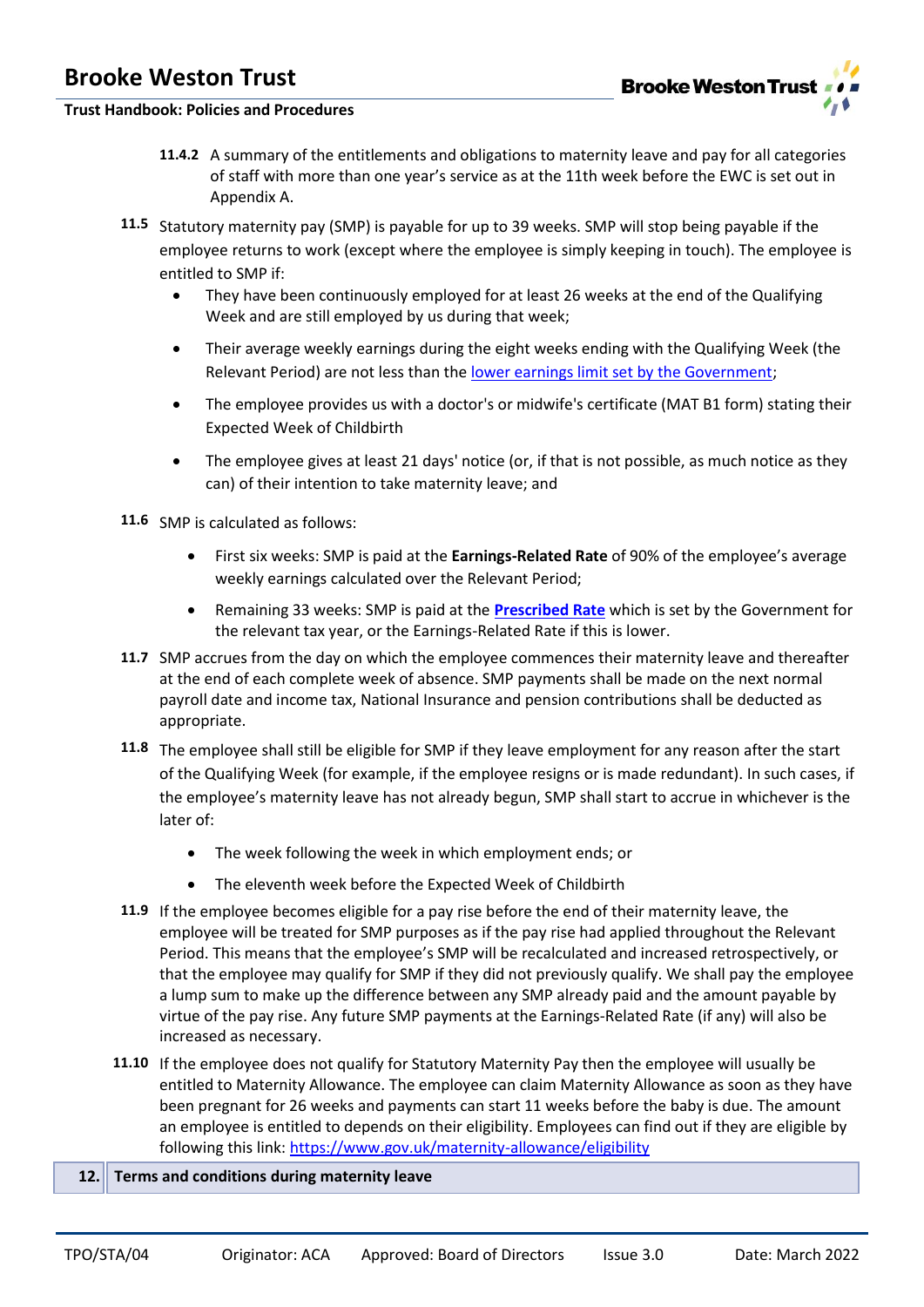

### **Trust Handbook: Policies and Procedures**

- **12.1** Contractually, the employee is treated as being temporarily absent from work when on maternity leave. All contractual benefits, except pay, will continue as normal. This includes the
	- accrual of annual leave entitlement.

#### **13. Annual leave**

- **13.1** Staff who have an annual leave entitlement, accrue bank holidays and annual leave during maternity leave. Staff can either carry it forward or use it for a paid period of deferral to return to work.
- **13.2** For Teachers and Support Staff who work less than 52 weeks, there is a statutory annual leave entitlement to 28 days (5.6 weeks) reduced pro rata for part-time workers. This should be taken either before or after their maternity leave period, during school closure periods. On return from maternity leave, they will only be allowed to take any outstanding leave during term time during that leave year if there are insufficient school closures to accommodate their leave in that leave year.

Where return from maternity leave is so close to the end of the leave year that there is not enough time to take all the annual leave, it can be carried forward to the following leave year and be taken during the remaining periods of school closure after the 28 days annual leave for that year has been accommodated.

| 14.  |                 | <b>Agency Workers</b>                                                                                                                                                                                                                                                   |  |  |  |
|------|-----------------|-------------------------------------------------------------------------------------------------------------------------------------------------------------------------------------------------------------------------------------------------------------------------|--|--|--|
|      |                 | 14.1 Full details on the rights for Agency Workers can be found here - Your rights as an agency worker:<br>Maternity rights - GOV.UK (www.gov.uk).                                                                                                                      |  |  |  |
|      |                 | 14.2 Agency workers are entitled to paid time off to attend antenatal appointments after passing the 12-<br>week qualifying period.                                                                                                                                     |  |  |  |
|      |                 | 14.3 Agency workers (who are not employees of the agency) are not entitled to statutory family leave -<br>such as maternity, paternity, adoption and shared parental leave. This means that they cannot<br>exercise rights to return to work that employees have.       |  |  |  |
|      |                 | 14.4 Instead of statutory leave, you can agree to a period of time off with your agency and/or the hirer,<br>or you can re-register with your agency when you are ready to return to work                                                                               |  |  |  |
|      |                 | 14.5 You don't have to be an employee to receive Statutory Maternity Pay (SMP). If you meet the<br>qualifying conditions, you can claim statutory pay from your agency. If you are not able to claim<br>SMP, you may still be eligible for <b>Maternity Allowance</b> . |  |  |  |
|      |                 | 14.6 An agency worker whose partner is pregnant has the right to attend up to two unpaid antenatal<br>appointments with their partner once they have completed a twelve-week qualifying period with<br>one hiring company.                                              |  |  |  |
| 15.1 | <b>Pensions</b> |                                                                                                                                                                                                                                                                         |  |  |  |
|      |                 | 15.1 The period of OML and any further period of paid maternity leave counts towards our final-salary<br>pension scheme as pensionable service, provided the employee makes the necessary minimum<br>contributions based on the maternity pay they are receiving.       |  |  |  |

**15.2** During unpaid AML the time shall not count as pensionable service under the final salary scheme. The employee does not have to make any contributions but they may do so if they wish, or the employee may make up for missed contributions at a later date.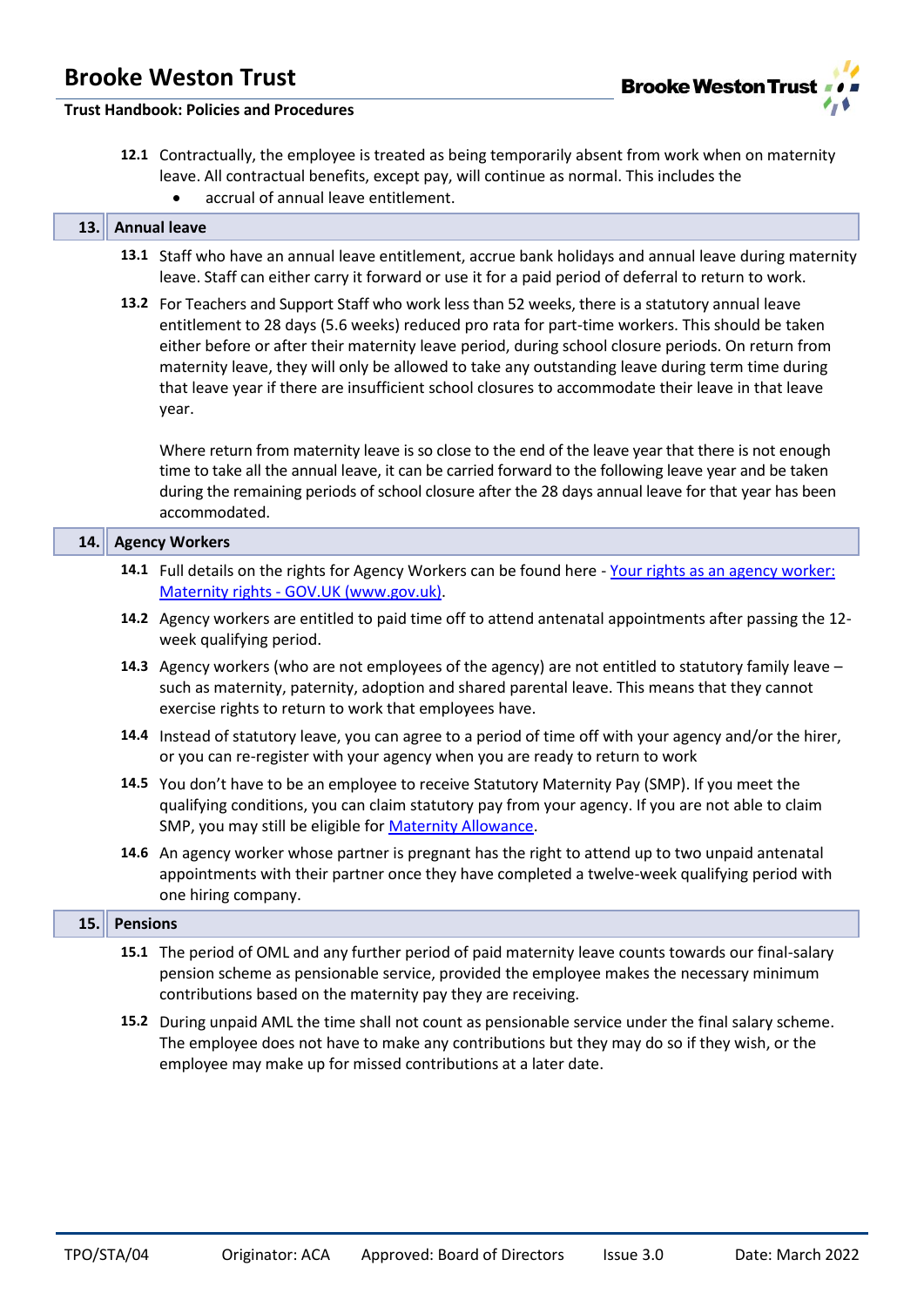

|  |  | 16. Redundancies, restructures and reorganisations during maternity |
|--|--|---------------------------------------------------------------------|
|  |  |                                                                     |

**16.1** In the event that the employee's post is affected by a redundancy, restructure or reorganisation situation occurring during their maternity leave, we shall write to inform the employee of any proposals and shall invite the employee to a meeting before any final decision is reached as to their continued employment. Employees on maternity leave who have been selected for redundancy shall be given first refusal on any suitable alternative vacancies that are appropriate to their skills. Further details can be found in the Trust Redundancy Policy.

#### **17. Keeping in touch**

- **17.1** We may make reasonable contact with the employee from time to time during their maternity leave.
- **17.2** The employee may work (including attending training) for up to ten days during maternity leave without bringing their maternity leave or SMP to an end. If an employee works more than ten KIT days their maternity leave and pay automatically end by law.
- **17.3** Each occasion worked is classed as a KIT Day during the maternity leave period, up to the 10-day maximum. In other words, if an employee an employee cannot split their 10 KIT days into 20 half days.
- **17.4** The arrangements would be set by agreement with the Principal or relevant manager. The employee is not obliged to undertake any such work during maternity leave. In any case, the employee must not work in the two weeks after the birth.
- **17.5** Shortly before the employee is due to return to work, we may invite the employee to have a discussion (whether in person or by telephone) about the arrangements for their return. This may cover:
	- Updating the employee on any changes that have occurred during their absence
	- Any training needs the employee might have; and
	- Any changes to working arrangements
- **17.6** KIT days will be paid at an employee's normal pay and can be offset against SMP. The Trust will ensure that employees do not suffer a financial detriment as a result of taking a KIT day.

| 18.  | <b>Expected return date</b>                                                                                                                                                                                                                                                                                                                                                                                                                                                                                               |  |  |  |
|------|---------------------------------------------------------------------------------------------------------------------------------------------------------------------------------------------------------------------------------------------------------------------------------------------------------------------------------------------------------------------------------------------------------------------------------------------------------------------------------------------------------------------------|--|--|--|
|      | 18.1 Once the employee has notified us in writing of their Intended Start Date of their maternity leave,<br>we shall send the employee a letter within 28 days to inform them of their Expected Return Date. If<br>the employee's start date has been changed (either because they gave us notice to change it, or<br>because maternity leave started early due to illness or premature childbirth) we shall write to the<br>employee within 28 days of the start of maternity leave with a revised Expected Return Date. |  |  |  |
|      | 18.2 We will expect the employee back at work on their Expected Return Date unless they tell us<br>otherwise. It will help us if, in accordance with the timescales prescribed in the policy, they are able<br>to confirm the date they expect to be back.                                                                                                                                                                                                                                                                |  |  |  |
| 19.  | <b>Returning early</b>                                                                                                                                                                                                                                                                                                                                                                                                                                                                                                    |  |  |  |
|      | 19.1 If the employee wishes to return to work earlier than the Expected Return Date, they must give us<br>21 days' prior notice. It is helpful if the employee gives this notice in writing.                                                                                                                                                                                                                                                                                                                              |  |  |  |
|      | 19.2 If not enough notice is given, we may postpone the employee's return date until 21 days after they<br>gave notice, or to the Expected Return Date if sooner, However schools may apply their discretion.                                                                                                                                                                                                                                                                                                             |  |  |  |
| 20.1 | <b>Returning late</b>                                                                                                                                                                                                                                                                                                                                                                                                                                                                                                     |  |  |  |
|      | 20.1 If the employee wishes to return later than the Expected Return Date, they should either:                                                                                                                                                                                                                                                                                                                                                                                                                            |  |  |  |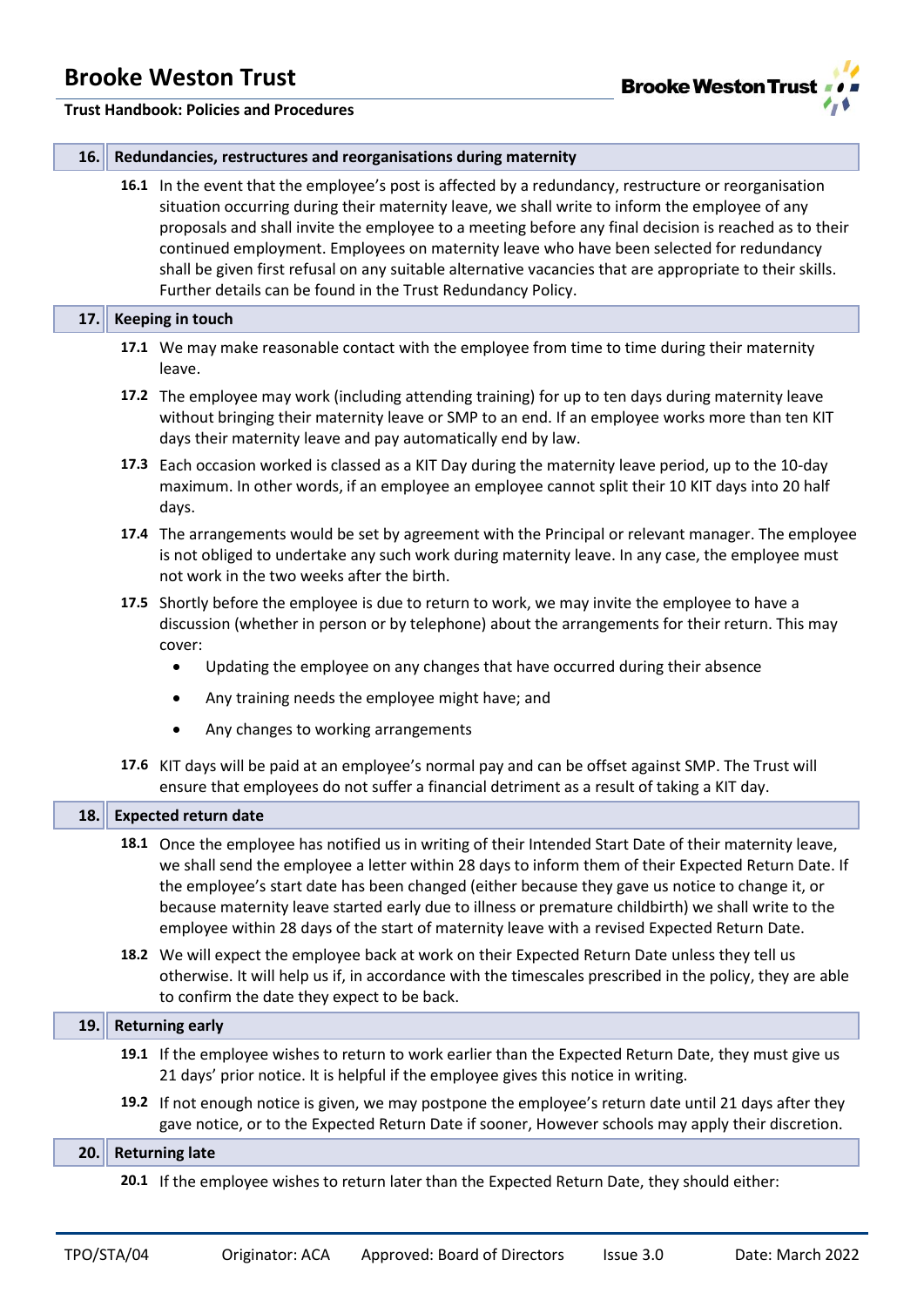

### **Trust Handbook: Policies and Procedures**

- Request unpaid parental leave, giving us as much notice as possible but not less than 21 days; or
- Request paid annual leave in accordance with their contract, which will be at our discretion.
- **20.2** If the employee is unable to return to work due to sickness or injury, this will be treated as sickness absence and our Staff Absence (Illness) Policy will apply.
- **20.3** In any other case, late return will be treated as unauthorised absence.

#### **21. Deciding not to return**

- **21.1** If the employee does not intend to return to work, or is unsure, it is helpful if the employee discusses this with us as early as possible. If the employee decides not to return they should give notice of resignation in accordance with their contract. The amount of maternity leave left to run when the employee gives notice must be at least equal to their contractual notice period, otherwise we may require the employee to return to work for the remainder of the notice period. However, schools may apply their discretion in this scenario.
- **21.2** Once the employee has given notice that they will not be returning to work, the employee cannot change their mind without our agreement.
- **21.3** This does not affect the employee's right to receive SMP however an employee may need to repay any contractual maternity pay as set out in Appendix A.

#### **22. The employee's rights when they return**

**22.1** An employee is entitled to return to work in the same position as they held before commencing leave. Where it is not practicable by reason of redundancy for the Trust to permit an employee to return to work in their job, the employee shall be entitled to be offered a suitable alternative vacancy where one exists, provided that the work is suitable and appropriate to the circumstances, and that the capacity and place in which they are to be employed and her terms and conditions of employment are not substantially less favourable than if they had been able to return to the job in which they were originally employed.

### **23. Breastfeeding Mothers**

- **23.1** A breastfeeding mother is entitled to have a place to rest on their return to work,
- **23.2** Where possible the Academy will provide a private, hygienic and safe place for an employee to breastfeed and express milk, including somewhere cool for expressed breastmilk to be stored.
- **23.3** If an employee wishes to breastfeed or express milk, they should give reasonable notice to their line manager in advance of the KIT day or return to work so that suitable arrangements can be made.
- **23.4** Where an employee wishes to request adjustments to their working hours in order to breastfeed or express milk they should discuss this with their line manager and submit a flexible working request using the Trust's Flexible Working Policy, where appropriate.

### **24. Flexible Working Requests**

**24.1** We will deal with any requests by employees to change their working patterns on a case-by-case basis. Any formal requests to change their working pattern must be submitted using the Trust's Flexible Working policy. We will try to accommodate their wishes unless there is a justifiable reason for refusal, bearing in mind the needs of our business. It is helpful if requests are made as early as possible.

### **25. Death of a Baby and Still Birth**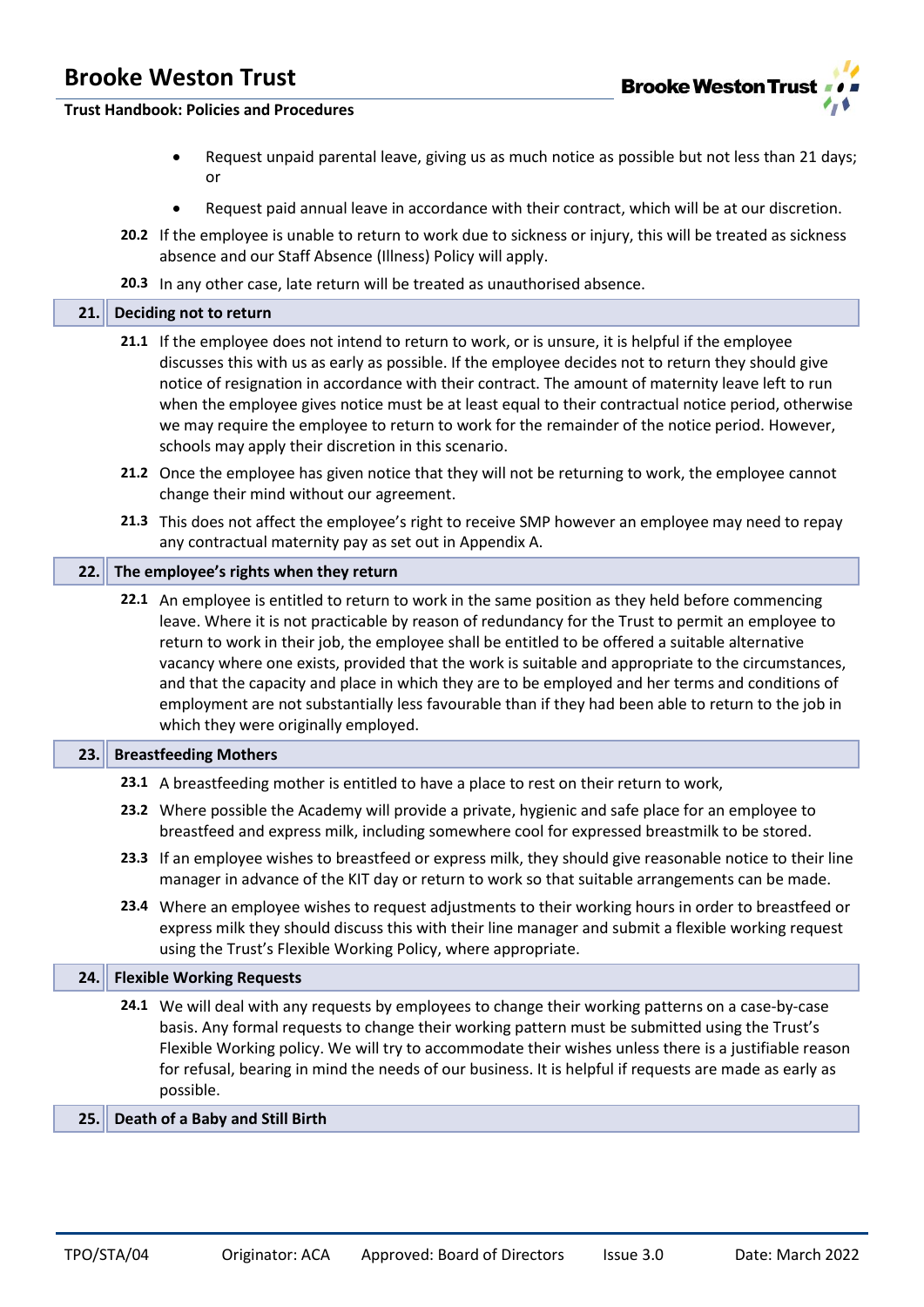

## **Trust Handbook: Policies and Procedures**

- **25.1** In the sad event that the baby dies or is still-born after 24 weeks' of pregnancy the provisions of the relevant scheme above still apply. Where this occurs before 24 weeks (miscarriage) consideration as to the circumstances should be made and where necessary special leave or sick leave should be granted. The decision should be made with consideration given to the needs of the employee and medical advice.
- **25.2** There is a further entitlement to Parental Bereavement Leave, and information on this can be found in the Special Leave of Absence Policy.

| 26. Policy Review                                                                                 |
|---------------------------------------------------------------------------------------------------|
| 26.1 This policy has been implemented following consultation with the recognised trade unions and |

**26.1** This policy has been implemented following consultation with the recognised trade unions and subsequent amendments and reviews will be subject to the same.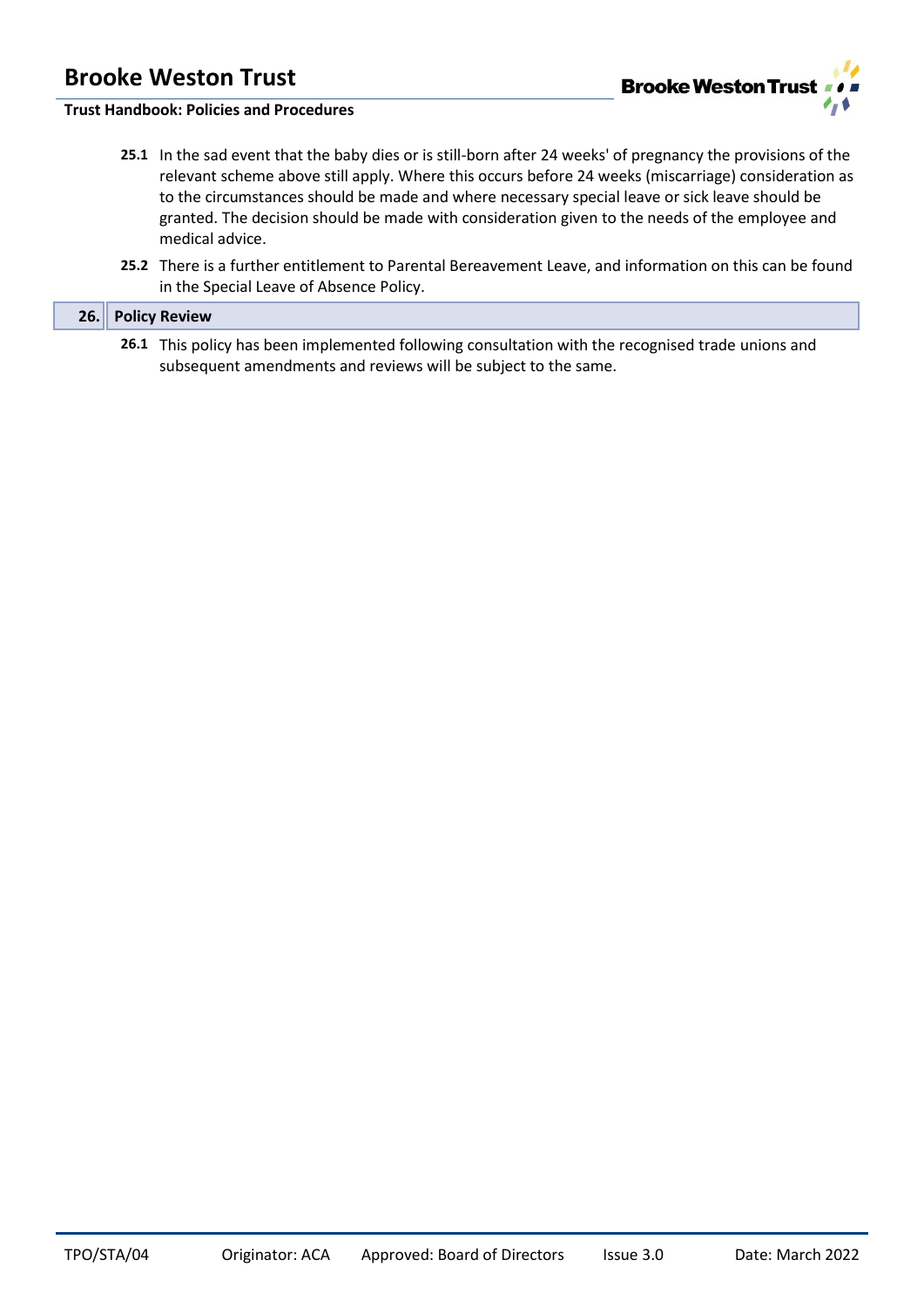

## **Appendix A - Maternity Entitlements and Application Form**

| What service do I have?                                                                                                                 |   | What options are available to<br>me?                                                         | How much maternity leave am I<br>entitled to?                                                          | What maternity pay am I entitled to                                                                                                                                                                                                                                                                                     |  |
|-----------------------------------------------------------------------------------------------------------------------------------------|---|----------------------------------------------------------------------------------------------|--------------------------------------------------------------------------------------------------------|-------------------------------------------------------------------------------------------------------------------------------------------------------------------------------------------------------------------------------------------------------------------------------------------------------------------------|--|
| Less than 26 weeks service<br>(Irrespective of hours worked) as at the<br>15th week before the expected week of                         | A | I would like to return to<br>work                                                            | Up to 52 weeks absence in total<br>including up to 11 weeks before<br>the expected week of childbirth  | SMP 1 from payroll and apply to the Benefits Agency for Statutory<br>Maternity Allowance.                                                                                                                                                                                                                               |  |
| childbirth.                                                                                                                             | B | I would like to resign                                                                       | Not applicable                                                                                         | As above                                                                                                                                                                                                                                                                                                                |  |
| 26 weeks or more as at the 15th week<br>before the expected week of childbirth<br>and less than 1 years' service as at the              | C | I would like to return to<br>work                                                            | Up to 52 weeks absence in total<br>including up to 11 weeks before<br>the expected week of childbirth  | Depending on salary and average earnings:<br>Six weeks higher rate SMP at 90% of average earnings followed by 33<br>weeks lower rate SMP and the remainder unpaid.                                                                                                                                                      |  |
| 11th week before the expected week of<br>childbirth (Irrespective of hours worked)                                                      | D | I would like to keep my<br>options open as I may<br>choose to resign or to<br>return to work | Up to 52 weeks absence in total<br>including up to 11 weeks before<br>the expected week of childbirth  | Depending on salary and average earnings:<br>Six weeks higher rate SMP at 90% of average earnings followed by 33<br>weeks lower rate SMP and the remainder unpaid.                                                                                                                                                      |  |
|                                                                                                                                         | E | I would like to resign                                                                       | Not applicable                                                                                         | Depending on salary and average earnings:<br>Six weeks higher rate SMP at 90% of average earnings followed by 33<br>weeks lower rate SMP                                                                                                                                                                                |  |
| At least 1 years' continuous service<br>(Irrespective of hours worked) as at the<br>11th week before the expected week of<br>childbirth | F | I would like to return to<br>work                                                            | Up to 52 weeks absence in total<br>including up to 11 weeks before<br>the expected week of childbirth. | 4 weeks at full pay and 2 weeks at 90% of full pay, followed by, 12<br>weeks half pay. You must return to work for a minimum of 13 weeks<br>otherwise the 12 weeks half pay must be repaid.<br>Plus, depending on salary and average earnings:<br>33 weeks lower rate SMP to be paid alongside the 12 weeks at half pay |  |
|                                                                                                                                         | G | I would like to keep my<br>options open as I may<br>choose to resign or to<br>return to work | Up to 52 weeks absence in total<br>including up to 11 weeks before<br>the expected week of childbirth  | 4 weeks at full pay and 2 weeks at 90% Plus depending on salary and<br>average earnings: 33 weeks lower rate SMP and the remainder<br>unpaid. The 12 weeks at half pay will only be paid if you return to<br>work for a minimum of 13 weeks                                                                             |  |
|                                                                                                                                         | н | I would like to resign                                                                       | Not applicable                                                                                         | 4 weeks at full pay and 2 weeks at 90% Plus depending on salary and<br>average earnings: 33 weeks lower rate SMP                                                                                                                                                                                                        |  |

SMP - Service for SMP is continuous service with the current employer only and is only payable if employed during the 8 week period 15 weeks before the expected week of childbirth, subject to the qualifying period.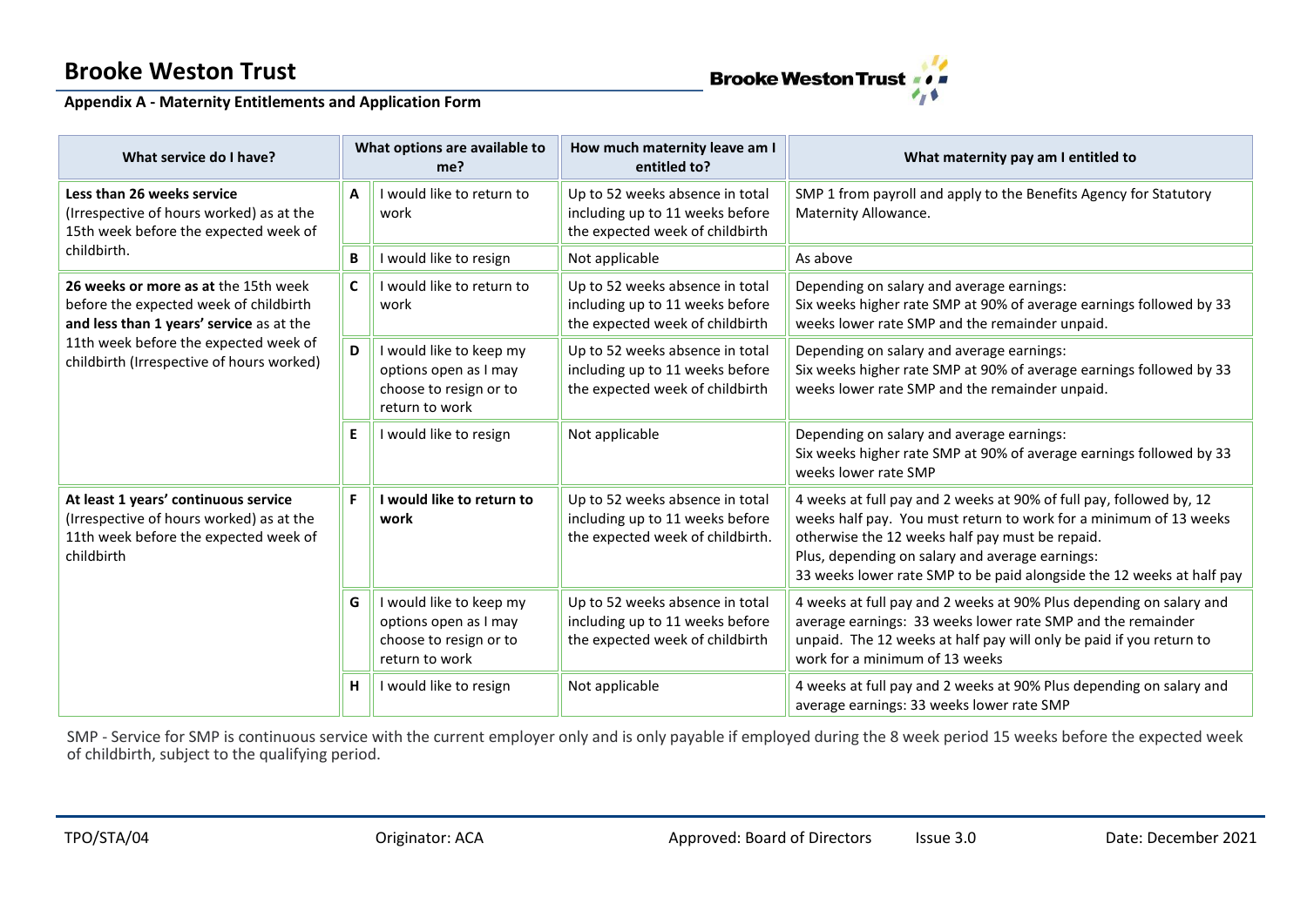|                       | <b>Appendix B - Application Form</b> |  |  |
|-----------------------|--------------------------------------|--|--|
| <b>Name</b>           |                                      |  |  |
| <b>Payroll Number</b> |                                      |  |  |
| <b>Home Address</b>   |                                      |  |  |
|                       |                                      |  |  |
| School                |                                      |  |  |

### **Maternity Options**

Please tick one option below. Refer to table overleaf

|                 |                                                                                                                                                         |  | G |
|-----------------|---------------------------------------------------------------------------------------------------------------------------------------------------------|--|---|
|                 |                                                                                                                                                         |  |   |
| is to commence. | First date of maternity leave:<br>I understand this date can be altered and I must give at<br>least 21 days' notice of the revised date maternity leave |  |   |

I do not intend to return to work and thereby wish to formally terminate my contract of employment effective from:

 $\Box$  Date:

 $\Box$  The end of my maternity pay period

I have read and understand the maternity policy, which I have retained.

Signed: Date:

**NB.** If you are intending to take a period of unpaid absence during your maternity leave you should be aware that you will not pay pension contributions during this period. You are advised to contact LGPS / Teachers Pensions to seek advice on the effect that a period of unpaid maternity leave will have.

## **Expected Week of Childbirth (EWC)**

The MATB1 certificate is available from your midwife from the 20<sup>th</sup> week of pregnancy onwards **(please tick)**

- $\Box$  I enclose my MATB1 certificate with this form.
- ☐ I will forward my MATB1 certificate to the School as soon as possible and understand that I will not receive any maternity pay until I provide this.

## **Keeping in Touch Days**

You are entitled to "keep in touch" with the Trust for up to a maximum of 10 days during your maternity leave without affecting your entitlement to statutory or contractual maternity pay. The exact arrangements for "keeping in touch" must be discussed with your Principal/Line Manager.

- $\Box$  I wish to discuss with my Principal/ Line Manager arrangements for "keeping in touch" days.
- $\Box$  I do not wish to discuss arrangements for "keeping in touch" days but reserve the right to discuss this with my Principal/ Line Manager at a later date during my maternity leave.

## **Authorising Signature**

I confirm that an assessment to identify hazards that could be a risk to any new, expectant, or breastfeeding mothers has been or will be undertaken and I have discussed "keeping in touch" days with the employee if requested.

### ☐ **I certify that I have seen the original MATB1 certificate**

Signed: No. 2016 and Signed: No. 2016 and Signed: No. 2016 and Date: No. 2016 and Date:

**Please return this completed form to EPM as soon as possible**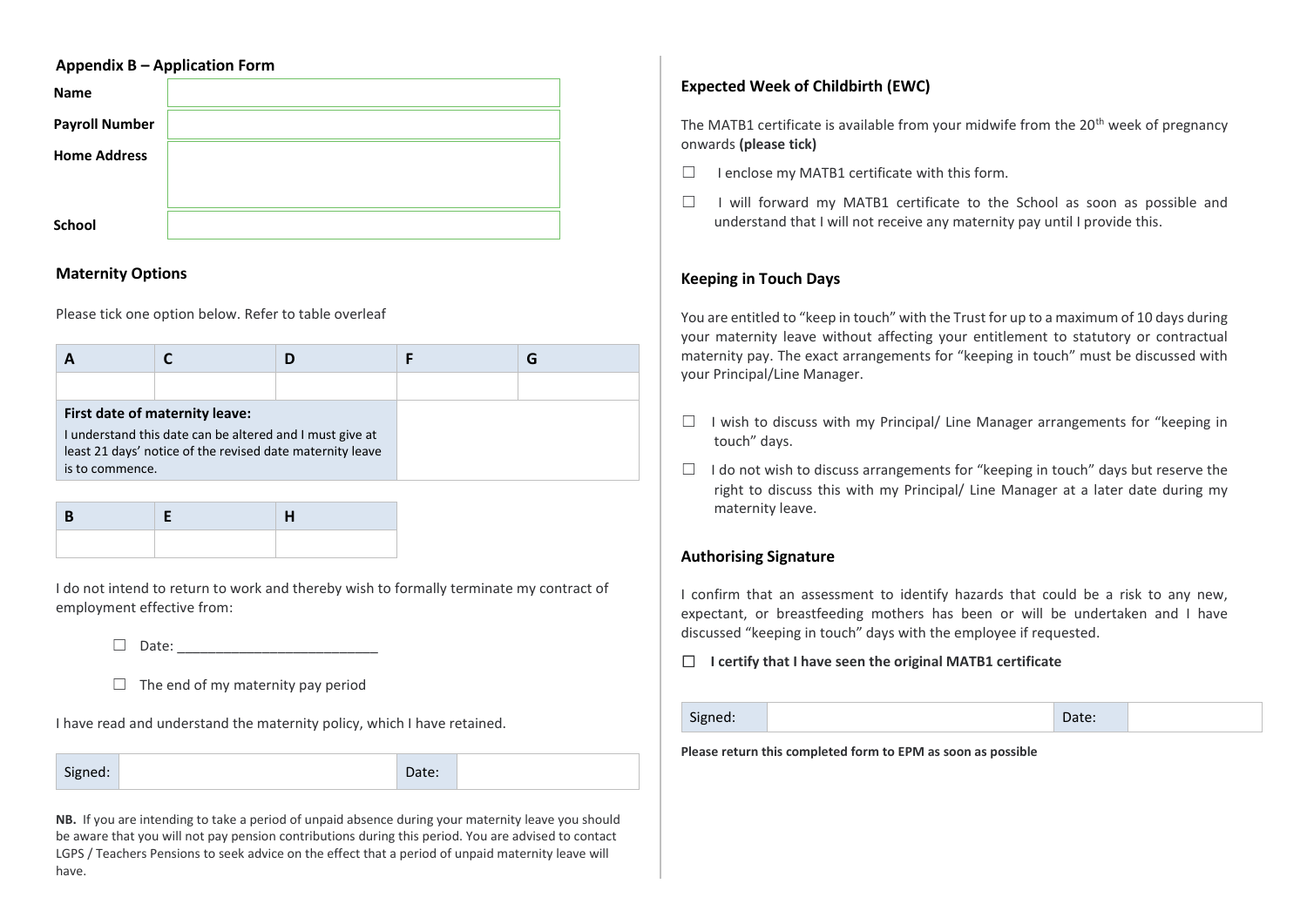# **Appendix C - Pregnancy Risk Assessment**



| <b>Employee Details</b> |  |                         |  |  |
|-------------------------|--|-------------------------|--|--|
| Name                    |  | Department              |  |  |
| Job title               |  | No Weeks Pregnant       |  |  |
| Line Manager            |  | Assessment Completed By |  |  |

| <b>Hazard</b>                                                                                                                                                                                          | <b>Risk</b> |           | <b>Mitigations</b> |  |
|--------------------------------------------------------------------------------------------------------------------------------------------------------------------------------------------------------|-------------|-----------|--------------------|--|
|                                                                                                                                                                                                        | <b>Yes</b>  | <b>No</b> |                    |  |
| Does the employees job involve?<br><b>Reaching</b><br><b>Stretching</b><br><b>Repetitive Twisting</b><br><b>Lifting / Carrying?</b><br>(Musculoskeletal injury Weakening of the<br>skeletal structure) |             |           |                    |  |
| Does the job involve:<br>Standing for long periods?<br><b>Static Postures?</b><br>(Musculoskeletal injury Weakening of the<br>skeletal structure)                                                      |             |           |                    |  |
| <b>Display Screen Equipment?</b><br>(increased susceptibility to<br>musculoskeletal disorders and deep vein<br>thrombosis (DVT)                                                                        |             |           |                    |  |
| <b>Slips, Trips &amp; Falls</b><br>(Increased risk of injury due to physical<br>change and or hormonal changes)                                                                                        |             |           |                    |  |
| Welfare<br>(Access to toilets to protect against risk of<br>infection and kidney disease)                                                                                                              |             |           |                    |  |
| <b>Fatigue</b><br>(Fatigue from prolonged standing or<br>physical activity)                                                                                                                            |             |           |                    |  |
| <b>Work Related Stress</b><br>(Individual vulnerable to stress due to<br>hormonal, psychological and physiological<br>changes during pregnancy)                                                        |             |           |                    |  |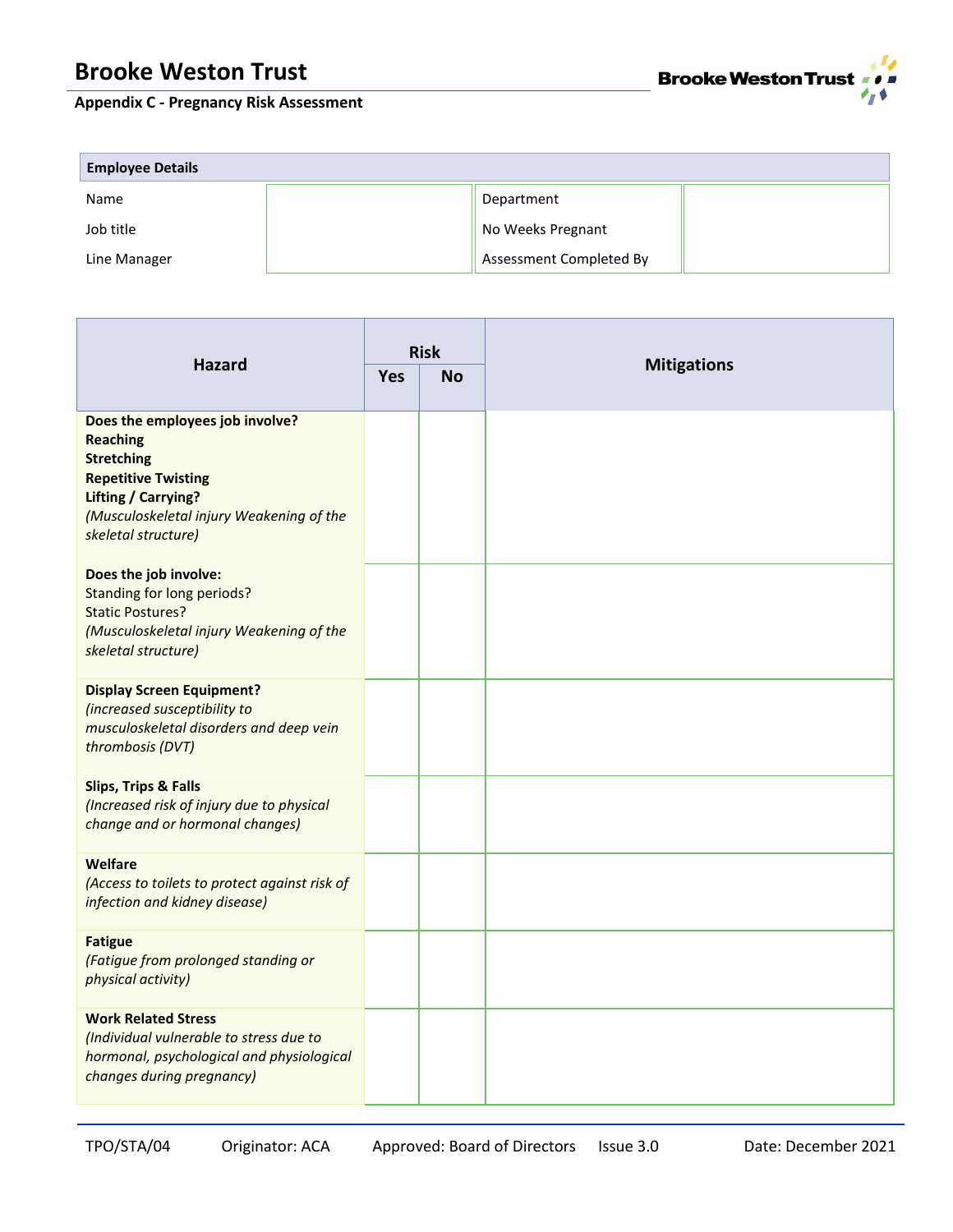# **Appendix C - Pregnancy Risk Assessment**

| <b>Temperature / Humidity</b><br>(Lower tolerance to heat and humidity<br>resulting in discomfort / faint)                                                                                                      |  |  |
|-----------------------------------------------------------------------------------------------------------------------------------------------------------------------------------------------------------------|--|--|
| <b>Out of Hours Working</b><br>(Long working hours or shift work patterns<br>can affect the health of pregnant women)                                                                                           |  |  |
| <b>Access</b><br>(Mobility may be impaired during later<br>stages of pregnancy)                                                                                                                                 |  |  |
| <b>Travel Health</b><br>(Increased medical risk from business<br>travel. Poor posture / prolonged sitting<br>increase risk of deep vein thrombosis<br>(DVT) Risk from infectious diseases in<br>some countries) |  |  |
| <b>Biological or Chemical</b><br>(Exposure to certain biologicals or<br>chemicals)                                                                                                                              |  |  |
| <b>Working at Height</b><br>(Loss of agility and or balance)                                                                                                                                                    |  |  |
| <b>Personal Safety</b><br>(Violence or fear of violence can increase)                                                                                                                                           |  |  |
| <b>Any Other Identified Risks</b>                                                                                                                                                                               |  |  |

|                                           | Date | <b>Employee Signature</b> | <b>Assessor Signature</b> |
|-------------------------------------------|------|---------------------------|---------------------------|
| <b>Initial Risk Assessment completed:</b> |      |                           |                           |
| Proposed date for next assessment:        |      |                           |                           |
| <b>Assessment Reviewed on:</b>            |      |                           |                           |